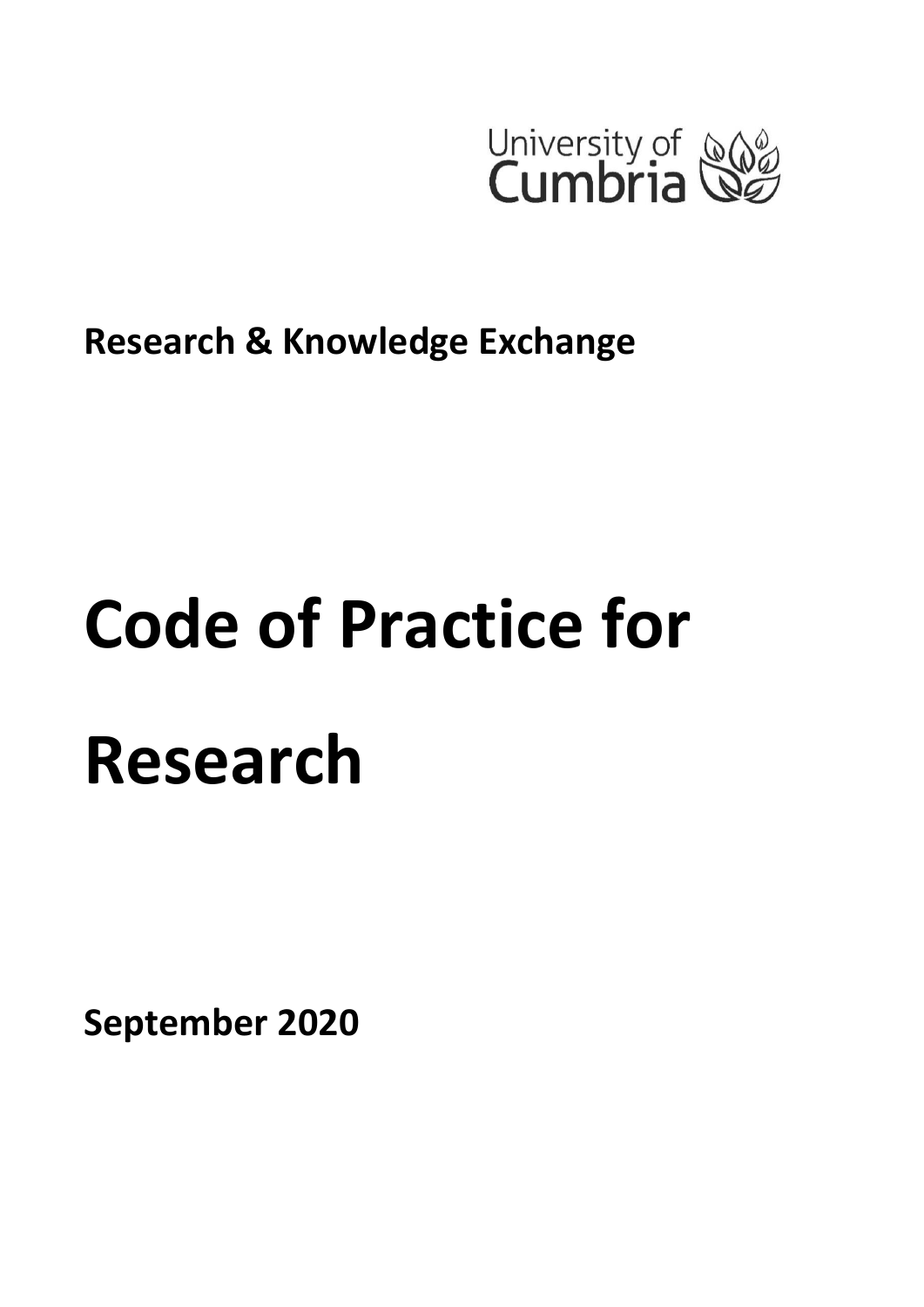# **1. Context and purpose of the guidelines**

The University of Cumbria is committed to research as a core part of its mission, as outlined in the Research, [Innovation and Knowledge Exchange](https://www.cumbria.ac.uk/media/university-of-cumbria-website/content-assets/public/researchoffice/documents/ResearchStrategy.pdf) Strategy. At the University of Cumbria research is a thread which informs all other academic activity, be it teaching, consultancy, innovation or knowledge transfer. The University of Cumbria's research is framed and informed by the concept of civic engagement and by our relationships with our regional, national and international stakeholders. Research integrity and good conduct are a crucial aspect of research at the University and a core part of a sustainable research culture.

This code of practice for research directly supports the Research, Innovation and Enterprise Strategy by setting out principles of good conduct in research which the University expects its employees and students to adhere by. It specifically covers expectations, best practice, and sets out our position on research misconduct, whether accidental or deliberate, and processes for its reporting, investigation and sanctions. This code of practice demonstrates our commitment to the *[Concordat to Support Research Integrity](https://www.universitiesuk.ac.uk/policy-and-analysis/reports/Documents/2019/the-concordat-to-support-research-integrity.pdf)* (UUK) which seeks to provide a comprehensive national framework for good research conduct and its governance.

# **2. Guiding Principles**

The University of Cumbria is fully committed to ensuring the good conduct of all research undertaken by its staff and students, and through its engagement with external research collaborators and stakeholders. High standards and integrity are of central importance to our commitment to research, and it is the responsibility of all members of staff engaged in research activity (hereinafter referred to as 'researchers') to maintain professional standards. This Code prescribes standards of work performance and conduct expected by all persons undertaking research at the University, including:

- Academic, research, and relevant support staff employed by the University, and other individuals carrying out research at, or on behalf of, the University.
- Students undertaking research and their supervisors.
- Individuals holding honorary titles who are conducting research within, or on behalf of, the University.

Researchers in the University are duty bound to society, their profession, the University and the funders of their research to accept responsibility for their own research conduct and practice, the activities of staff and students researching under their supervision, and for making best efforts to provide value for public or private funds invested in their research. Responsibilities also extend to ensuring effective management of any agreed schedule for research, including the timely provision of reports or any other agreed outputs.

For the purposes of this code, the Research Excellence Framework 2021 *Guidance on Submissions* (REF 2019/01) definition of research is used.

Research is defined as a process of investigation leading to new insights, effectively shared.

It **includes** work of direct relevance to the needs of commerce, industry, culture, society, and to the public and voluntary sectors; scholarship; the invention and generation of ideas, images, performances, artefacts including design, where these lead to new or substantially improved insights; and the use of existing knowledge in experimental development to produce new or substantially improved materials, devices, products and processes, including design and construction.

It excludes routine testing and routine analysis of materials, components and processes such as for the maintenance of national standards, as distinct from the development of new analytical techniques.

It also **excludes** the development of teaching materials that do not embody original research.

It**includes**research thatis published, disseminated ormade publicly available in the form of assessable research outputs, and confidential reports.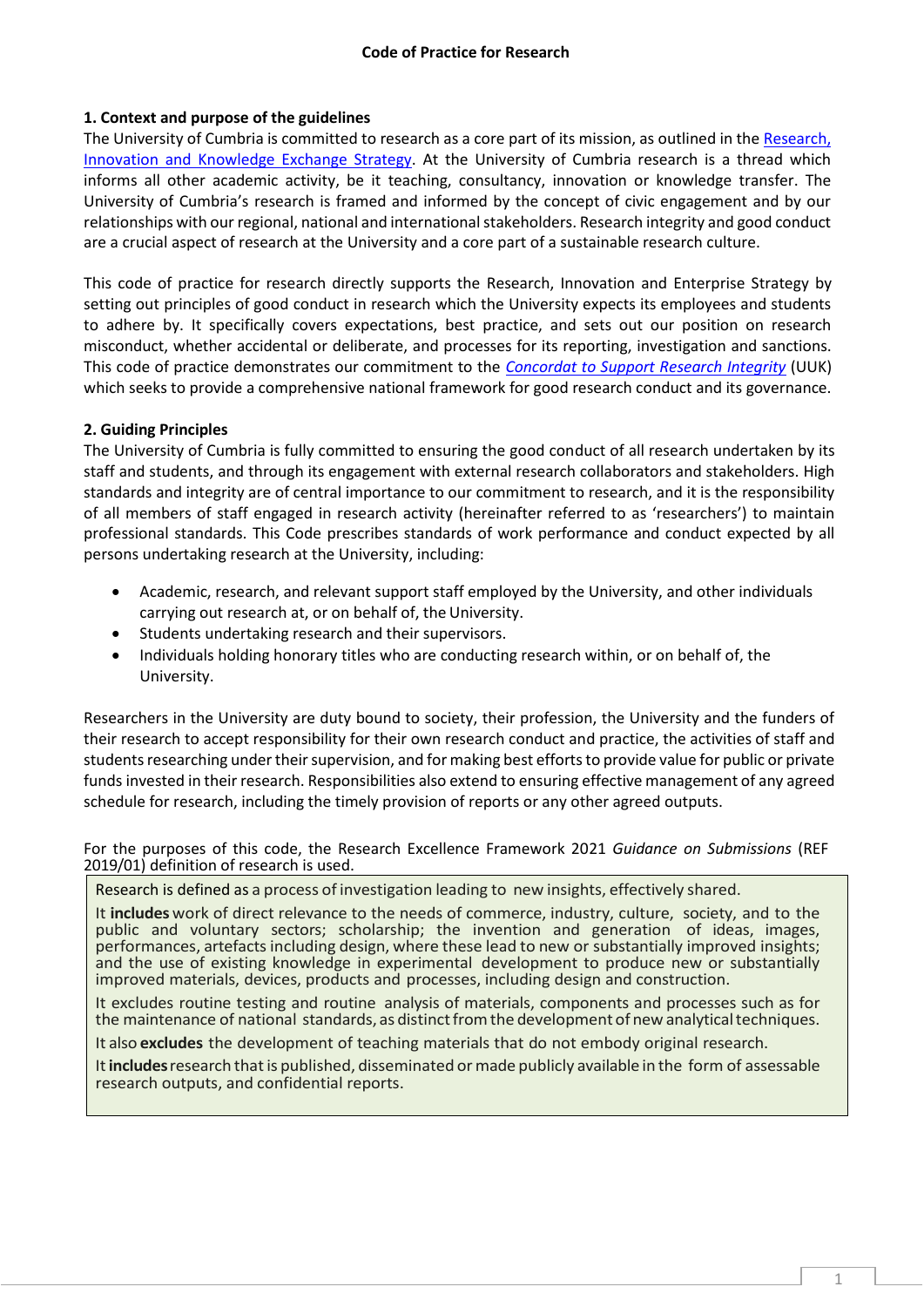The term 'research' is specifically used to refer to all aspects of the research process, including to the development of hypotheses, preparation of funding applications, protocol design, generation of data, data recording and analysis, writing-up, publishing and other forms of dissemination of research results.

This code of practice is underpinned by the international framework and standards for research integrity are set out in the *Singapore Statement on Research Integrity* (2010); the *European Code of Conduct for Research Integrity* (2010); and by specific UK standards, including those set out by the UK Nolan Committee on Standards in Public Life (1994)<sup>1</sup> and in the Universities UK *Concordat to Support Research Integrity* (2019). This code therefore specifically supports the commitments of the 2019 UK concordat:

5. working together to strengthen the integrity of research and to review progress regularly and openly

- **Commitment 1**  upholding the highest standards of rigour and integrity in all aspects of research
- **Commitment 2**  ensuring that research is conducted according to appropriate ethical, legal and professional frameworks, obligations and standards.
- **Commitment 3**  supporting a research environment that is underpinned by a culture of integrity and based on good governance, best practice and support for the development of researchers.
- **Commitment 4**  using transparent, timely, robust and fair processes to deal with allegations of research misconduct should they arise.
- **Commitment 5**  working together to strengthen the integrity of research and to review progress regularly and openly

Research should be undertaken in line with the basic principles of honesty, openness, accountability, and integrity. Specifically, in all aspects of their research, researchers should:

- 1. Observe legal and ethical requirements laid down by the University or any other body properly laying down such requirements.
- 2. Ensure that methods and results should, subject to confidentiality requirements relating to individual privacy or commercially protected information, be open to independent scrutiny through appropriate documentation of methods and storage of data.
- 3. Demonstrate honesty, integrity and professionalism, observe fairness and equity and avoid, or declare, conflicts of interest.
- 4. Demonstrate probity in the use of finance allocated to support the research, including compliance with University financial regulations and procedures and those of any external funding body as may be applicable.
- 5. Ensure clear and honest attribution and acknowledgement of the direct and indirect contribution of colleagues, collaborators and others.
- 6. Ensure the rights, safety and wellbeing of those associated with the research, both as researchers and as subjects of research.

# **3. Scope and Responsibilities**

The primary responsibility lies with individual researchers to act in accordance with the principles set out within this document. It is an expectation that all research activity undertaken at the University will be undertaken in line with these principles, with individuals observing good research conduct. Particularly:

 Principal or lead Investigators, co-investigators and other researchers are responsible for developing research proposals that are ethical and to ensure that potential ethical and compliance issues are

<sup>&</sup>lt;sup>1</sup>The Committee articulated seven principles of public life: selflessness, integrity, objectivity, accountability, openness, honesty and leadership, which are pertinent to the conduct of research in an institution of higher education.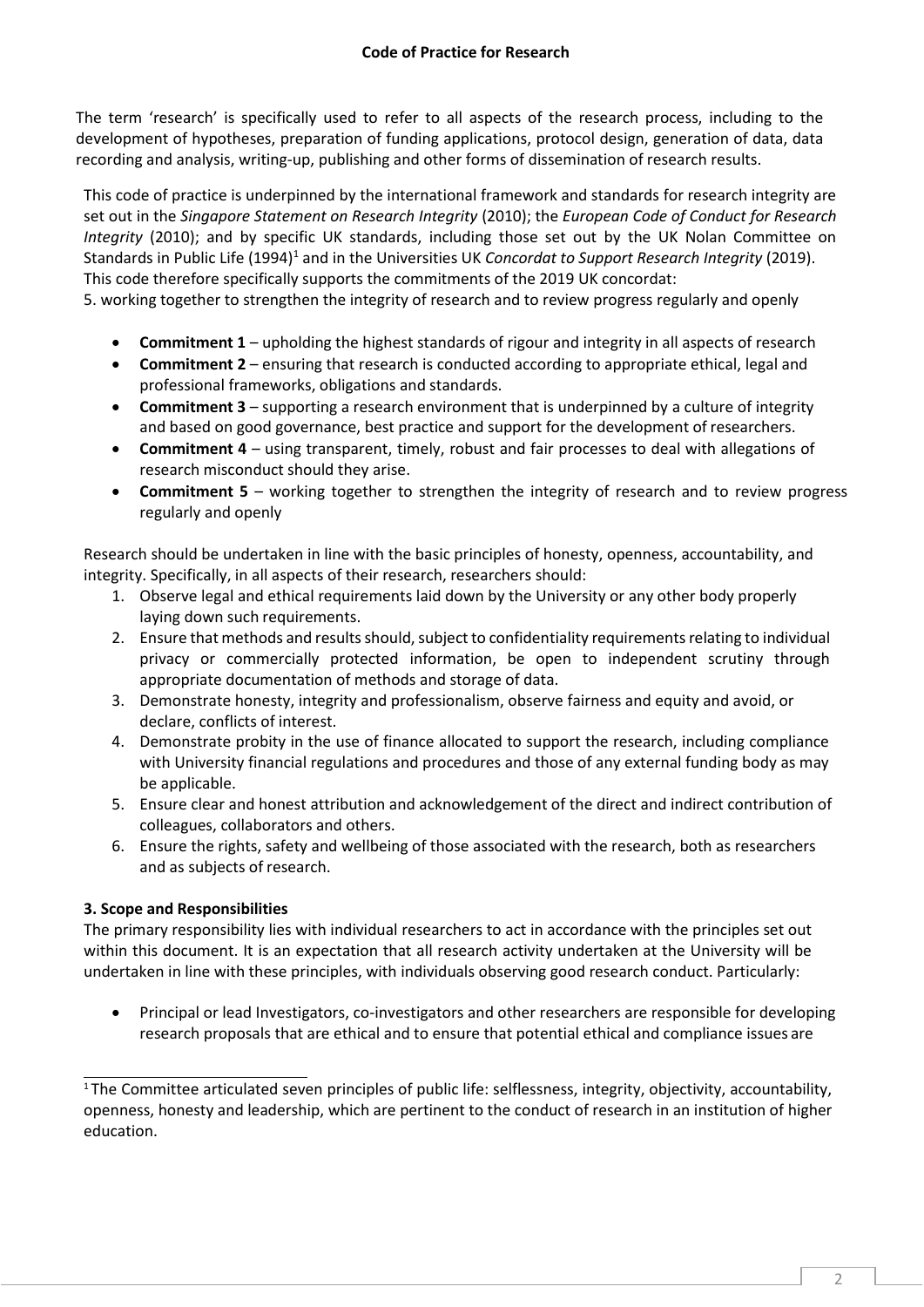addressed appropriately, especially when working in new areas, across disciplines, across sectors, or across institutions.

- Principal or lead Investigators, co-investigators and other researchers are responsible for considering the ethics requirements of their work, and seeking ethical approval where required.
- Principal or lead Investigators, co-investigators and other researchers are responsible for conducting research to the agreed protocol and in accordance with legal requirements and applicable professional codes of conduct.
- Research supervisors are responsible for ensuring that their students are made aware ofthe University's Policy, Procedures and Guidelines for Research Ethics and this research code of practice, and to support their students in maintaining good standards in research conduct. This code should be used by research student supervisors in conjunction with the University's [Postgraduate Research Code](https://www.cumbria.ac.uk/media/university-of-cumbria-website/content-assets/public/graduateschool/documents/PGResearchCodeofPractice.pdf)  [of Practice.](https://www.cumbria.ac.uk/media/university-of-cumbria-website/content-assets/public/graduateschool/documents/PGResearchCodeofPractice.pdf) The University Research Ethics Panel is a sub-committee of the Research Committee (which implements policies and procedures for undertaking research). The Research Ethics Panel is responsible for ensuring that proposed research submitted for consideration meets the required ethics standards, and that feedback to applicants will support development of the understanding of ethical and good research conduct precepts.
- All staff and students involved in research should be aware of the reporting system for misconduct and adverse events and any instances should be reported formally;
- The University, primarily through Academic Board and Research Committee and the work of the Research Office, is responsible for the promotion and support of a research culture which ensures that researchers understand and discharge their responsibilities according to expected standards.
- The University is responsible for ensuring that research is properly managed and monitored, having proper and fair processes in place to strengthen the integrity of research, reviewing progress regularly and openly. Directors of Institutes, other Academic Corporate leaders and Directors and Heads of Service have responsibility to ensure compliance with the Code through oversight of activity within their area of remit.

The University will ensure that all newly appointed researchers and research students are made aware of this Code, with the University ethics procedures, and with the process for reporting research misconduct. This Code also supports the principles of the *[Concordat to Support the Career Development of Researchers](https://www.vitae.ac.uk/policy/concordat)* (Vitae). A comprehensive researcher development programme, aligned with the Researcher Development Framework (RDF), providing training and development opportunities for staff and research students, supports learning across disciplinary boundaries, and encourages the development of peer support networks. The researcher development programme is supported by a virtual learning environment aligned to the RDF. Training on ethics is a mandatory component of the researcher development programme.

Where research is undertaken in collaboration with, or on behalf of, an external agency or institution, statutory or voluntary body (e.g. under an NHS Governance agreement) then this Code shall be identified in any agreement covering such an arrangement.

# **4 Research Practice**

- **4.1** Researchers are required to follow the principles outlined in the previous sections, and to follow specific guidance and processes in their research practice, as outlined below.
- **4.2 Appropriate frameworks, obligations and standards and embedding a culture of research integrity**  Where they exist, researchers must observe the standards of research practice set out in guidelines of codes of practice published by scientific and learned societies, relevant research councils, sponsoring charities, regulatory bodies and other relevant professional bodies, in addition to the principles set out within this Code. All researchers should be aware of the legal requirements that regulate their work.

# **4.3 Ethical Practice**

Research projects at the university cover a diverse and wide ranging list of topics and themes and it is important to recognise that, whatever the research topic, there will be issues that relate to ethical practices. No research involving human or animal subjects should be undertaken by doctoral candidates or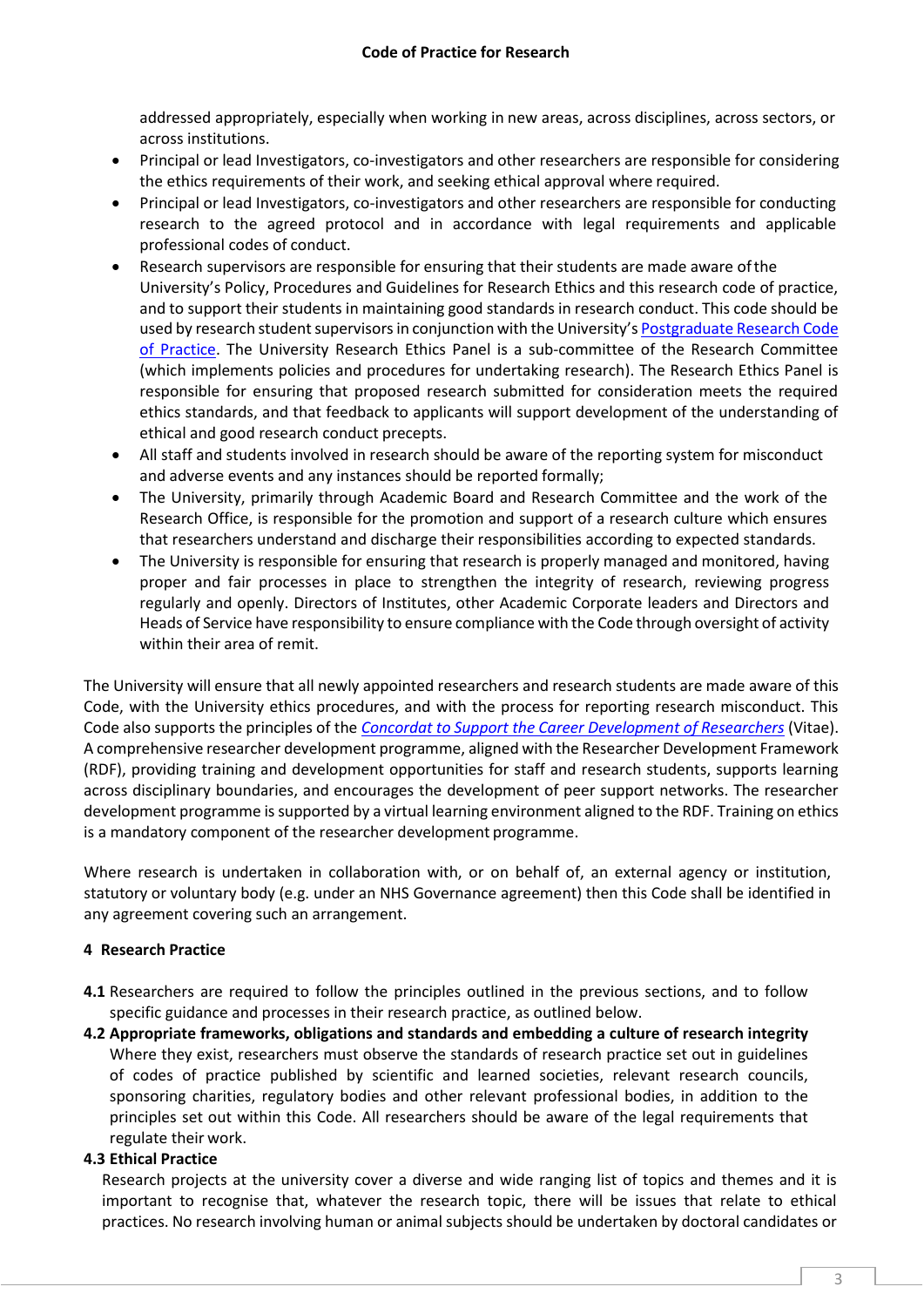university staff without the approval of the Research Ethics Panel. The University's [Research Ethics Policy](https://www.cumbria.ac.uk/media/university-of-cumbria-website/content-assets/public/researchoffice/documents/EthicsPolicy.pdf) must be adhered to for all research conducted at, or in collaboration with, the University. This is with the exception of any research project which is already approved by the Ethics Committee of an alternative authoritative body as may be required by the nature of the research (e.g. NHS, lead partner).

# **4.4 Research Methods, Data and published output**

- 4.4.1 There should be clarity at the outset of any research as to the ownership of data and samples used or created, and the results of the research.
- 4.4.2 Research methods adopted in the conduct of the research must be fully documented in a manner that would facilitate replication by independent researchers.
- 4.4.3 Research must be conducted in accordance with the University's [lone worker procedures for](http://www.cumbria.ac.uk/media/university-of-cumbria-website/content-assets/public/researchoffice/documents/Lone-Worker-Procedures-for-Researchers.pdf) [researchers.](http://www.cumbria.ac.uk/media/university-of-cumbria-website/content-assets/public/researchoffice/documents/Lone-Worker-Procedures-for-Researchers-2015-v2.pdf)
- 4.4.4 The lead researcher in any research project is responsible for compliance with all relevant legal requirements, including the Data Protection Act 2018, and to ensure that copyright is not breached. Researchers must act in accordance with the University's [Intellectual Property Rights](https://my.cumbria.ac.uk/media/MyCumbria/Documents/IPRpolicy-1.pdf) Policy.
- 4.4.5 Research data must be recorded in a durable and auditable form so that it can be recovered readily. It must be retained intact for a minimum period of five years from the date of any publication based upon it (or the minimum period defined by research sponsors or relevant professional or statutory bodies, where this is longer). All other records pertaining to research projects must be held in line with the University's [record retention schedule for research.](http://www.cumbria.ac.uk/about/organisation/professional-services/vice-chancellors-office/records/) Research data related to publications should be publicly available for utilisation, except where confidentiality provisions determine otherwise.
- 4.4.6 Any person who has participated in a substantial way to conceiving, executing or interpreting at least part of the relevant research should be given the opportunity to be included as an author of any published output from that research.
- 4.4.7 Anyone listed as an author on a publication is responsible for ensuring that they are familiar with its contents and can identify their contribution to it.
- 4.4.8 Any published output must contain appropriate reference to, and acknowledgement of, the contribution of all participants who might have made what can be reasonably regarded as a significant contribution to the research. This might include, for example, research students or support staff. Appropriate acknowledgement must also be made of external organisations who have contributed the research through funding or in-kind support.

# **4.5 Risk Assessment**

- 4.5.1 When planning research, researchers are required to undertake an appropriate risk assessment.
- 4.5.2 When considering risks related to research activity, the researcher should give active consideration to the potential for the outcomes from the research to be misused for harmful purposes. Where such a risk is identified it should be actively managed to minimise its occurrence. The University Secretary or Director of Research should be consulted in cases of doubt.
- 4.5.3 If insurance is required in terms of travel or personal liability for a research project, it is the responsibility of the individual to ensure that adequate cover is in place before undertaking the research. The University's insurance has indemnity clauses and researchers should make themselves familiar with this information if appropriate.
- 4.5.4 Any research requiring travel abroad must be undertaken in line with the University's [Policy](https://unicumbriaac.sharepoint.com/sites/CL/CorporateLibrary/Employees%20Travelling%20and%20Working%20Overseas%20Policy.pdf)  [Framework for Employees Travelling and Working Overseas](https://unicumbriaac.sharepoint.com/sites/CL/CorporateLibrary/Employees%20Travelling%20and%20Working%20Overseas%20Policy.pdf)

# **4.6 Financial Practice**

- 4.6.1 Initial budgeting and costing should reflect current practice with regard to full economic costing and value-for-money. Where external funding is sought, it is the responsibility of the researcher, with support from the bidding support team, to ensure that rules on eligible costs are followed.
- 4.6.2 Researchers are responsible for the efficient and effective management of allocated budgets for their research in line with University financial regulations and procedures and those of any external funding body as may be applicable.
- 4.6.3 Researchers are responsible for ensuring that allocated resources are utilised in the pursuit of the specified research and not for any other purpose.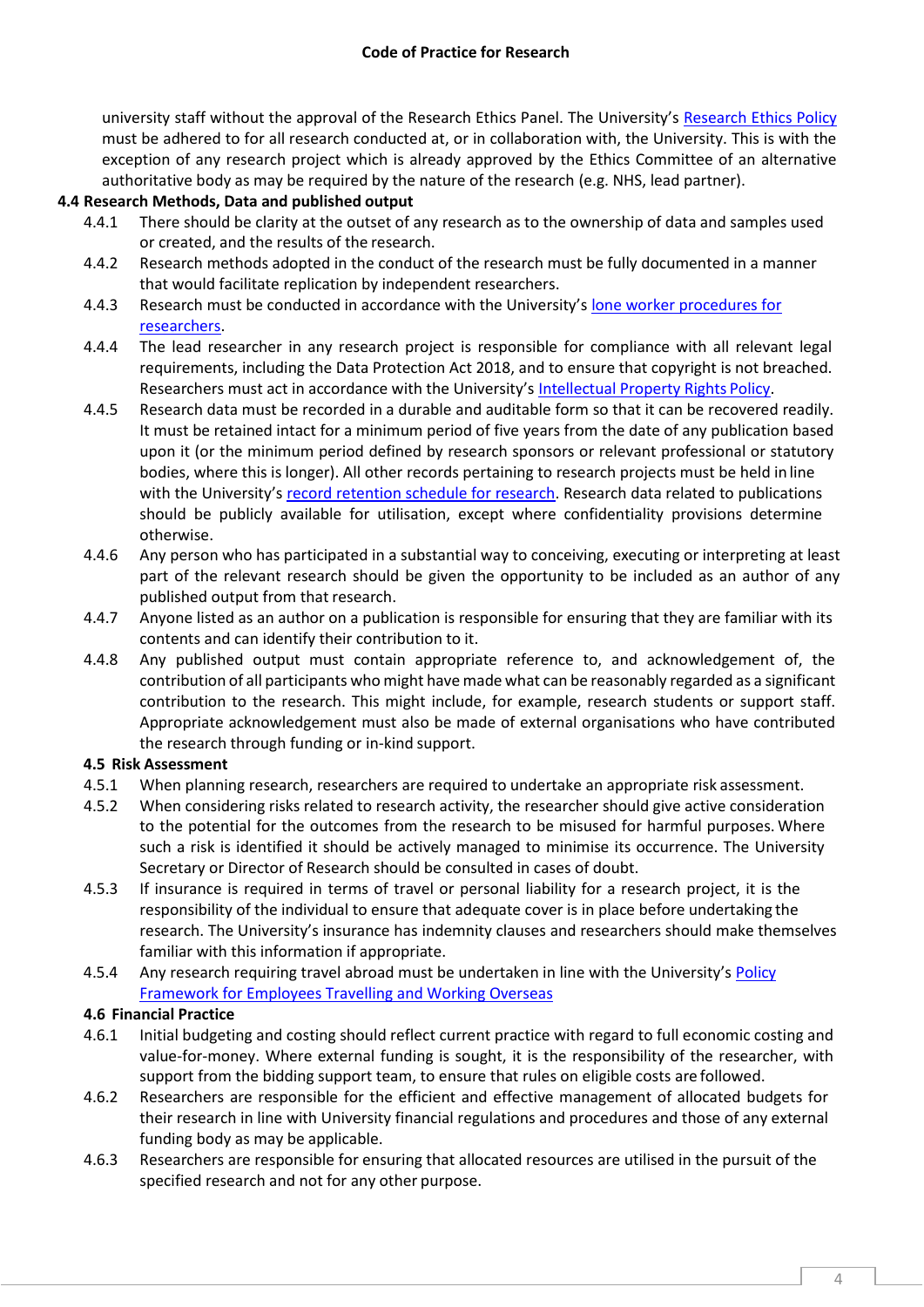# **4.7 Conflict of Interest**

- 4.7.1 A conflict of interest arises when a researcher's judgement concerning a primary interest, such as scientific knowledge, could be compromised by a secondary interest such as financial gain or personal enhancement.
- 4.7.2 It is a responsibility of the researcher to fully disclose any personal, potential, or actual conflict of interest that may arise in the pursuit of research. Such conflict of interest includes any personal or close family affiliation or financial involvement with any organisation sponsoring the research.
- 4.7.3 The disclosure of personal conflict of interest must be made to the Director of Institute or Director/Head of Service as soon as is reasonably practicable. These individuals may seek advice from the University Secretary or the Director of Research in cases of doubt.
- 4.7.4 A researcher must comply with the direction made by the Director of Institute or Director/Head of Service in relation to personal conflict of interest.

# **4.8 Academic freedom**

Researchers at the University comprise a body capable of giving an authoritative opinion on a range of academic subjects deemed to be trustworthy in terms of the independence of its judgement. Society values this independence of judgement in the recognition of 'academic freedom' in an institutional context, and 'academic freedom' is necessary to ensure the integrity of the research. The value to the institution and to society as a whole of freedom of inquiry and freedom of speech, affirms that academics have the liberty to question and test received wisdom and to put forward controversial and unpopular views.

# **5. Dealing with allegations of research misconduct**

Misconduct in research may arise through failure to comply with the provisions of this Code. It includes, but is not limited to:

- a. Fraud: deliberate deception, including fabrication or falsification of research data, misrepresentation of data, or the omission from analysis and publication of 'inconvenient' data. This also refers to "data" obtained by fraudulent means, such as through experiments never actually undertaken but reported as if they were undertaken, or such deception when applying for or using research funds
- b. Plagiarism or piracy: the copying or deliberate exploitation of another researcher's ideas, work or research data, without appropriate acknowledgement.
- c. Failing to seek ethical review of a research project which requires scrutiny under the University Ethics Policy.
- d. Collusion or incitement of others to engage in research misconduct or failure to report misconduct as outlined in points a-c above.

The University has a defined process to allow staff members, students, collaborators or members of the general public to raise concerns about research conduct by any past or present members of staff or students with respect to research carried out at the University. The University considers misconduct in research as a disciplinary matter which may render the researcher liable to action under the University's [Disciplinary Policy](https://unicumbriaac.sharepoint.com/sites/CL/CorporateLibrary/Disciplinary%20Policy.pdf) and Procedures.

# **5.1 Process for dealing with allegations of misconduct in research: Initial registration of a complaint or allegation and general principles**

- 5.1.1 All allegations of research misconduct will be treated seriously, and will be dealt with in accordance with the principles set out in the UK Research Integrity Office's *[Procedure for the Investigation of](https://ukrio.org/publications/misconduct-investigation-procedure/)  [Misconduct in Research](https://ukrio.org/publications/misconduct-investigation-procedure/)* (2008).
- 5.1.2 Allegations of misconduct in research must be provided in writing to the Director of Research. In cases where a potential conflict of interest has been identified or where the Director of Research is not available, the Deputy Vice Chancellor (Academic) will act as the nominated alternative.
- 5.1.3 The written statement should provide details of the alleged misconduct, including related dates and an indication of the available evidence, if applicable. It should refer to the principles outlined in this code of practice, and explain how these have been contravened.
- 5.1.4 The identity of the complainant will remain undisclosed during any investigation process, as much as is possible, in line with the University's **[Public Interest Disclosure Policy](https://unicumbriaac.sharepoint.com/sites/CL/CorporateLibrary/Public%20Interest%20Disclosure%20Policy.pdf)** (Whistleblowing Policy)
- 5.1.5 On receipt of a complaint, the Director of Research will inform the respondent in writing that an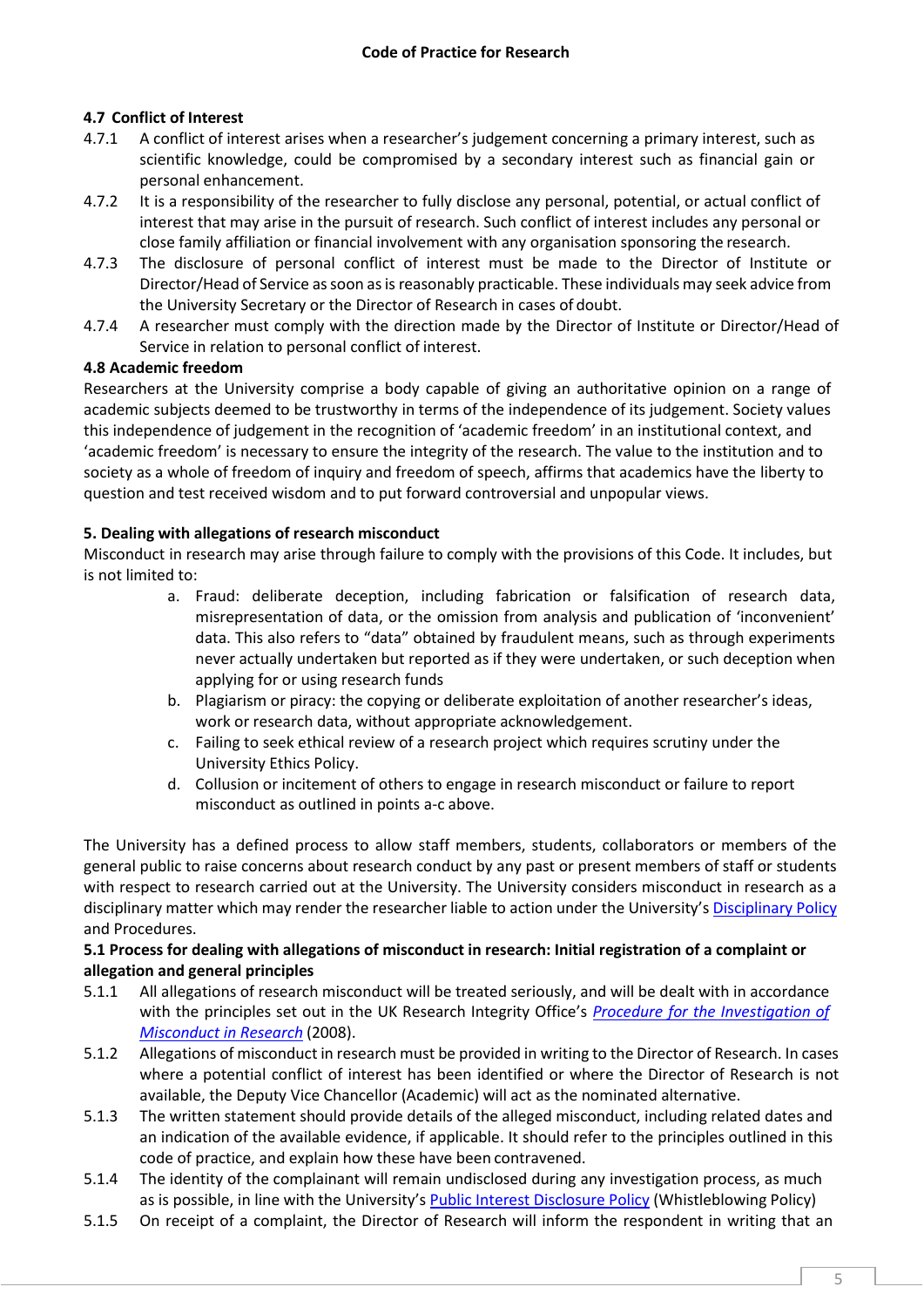allegation has been made, the nature of these allegations, and outlining the investigation procedure. The respondent will have ten working days to provide a written response to explain any inconsistencies or irregularities in conduct.

- 5.1.6 The Director of Research will review the allegations, and take any immediate appropriate action if required to prevent further risk or harm to staff, participants or other persons, suffering to animals or negative environmental consequences. This may take place to mitigate, for example, potential or actual danger or illegal activity. Such actions may also be taken to ensure that the allegation can be investigated properly. If any such action is required, it will be made clear to all parties that this does not constitute disciplinary action.
- 5.1.7 These initial steps include notification of legal or regulatory authorities, if appropriate. Where this triggers an investigation by an external body, this will usually supersede the internal process for dealing with allegations of research conduct.
- 5.1.8 Where the individual's primary employment is not with the University (e.g. secondment or honorary contracts), the individual's primary employer will be notified of the allegation. Such communication should clearly state that the allegations are as yet unproven and confidential in nature.
- 5.1.9 Any allegations will be considered with reference to the guidance for good research conduct outlined in this Code. If allegations do not fall within the remit of this code, the complainant will be notified in writing as to the reasons why the complaint cannot be considered through this process. In such cases, the complainant will be advised to follow the University's [Grievance Policy,](https://unicumbriaac.sharepoint.com/sites/CL/CorporateLibrary/Grievance%20Policy.pdf) or other relevant process.

# **5.2 Initial review of the allegation**

- 5.2.1 The Director of Research will undertake an initial review of the allegation based on written evidence provided by the complainant and respondent, with a view to identifying whether a full investigation will be required. If further evidence is required, further information can be sought in confidence in the form of written statements from internal or external experts. The seeking of advice must not allow the identity of the complainant or the individual against whom the allegation is made to be identifiable. The results of an initial investigation can be as follows:
	- a. That the allegation is unfounded (mistaken, frivolous, vexatious and/or malicious) or is not an issue of research misconduct (see 5.1.9). In this case the complaint will be dismissed. If the complaint is considered to have been malicious in nature, this may be investigated further, and could lead to action against the complainant under the University's [Disciplinary Policy](https://unicumbriaac.sharepoint.com/sites/CL/CorporateLibrary/Disciplinary%20Policy.pdf) where appropriate.
	- b. That the allegation has some substance, but is of a nature which means that it can be remediated without recourse to further investigation. This could include referral to the University's Disciplinary procedures.
	- c. That a further full formal investigation is required to fully understand the nature of the misconduct or to identify what remediation activity is required. Additionally, a full investigation will be required when the misconduct is particularly serious in nature, or where the initial review suggests that the misconduct constituted a deliberate intent to deceive.
- 5.2.2 The complainant and respondent will be notified in writing as to the outcome of the initial investigation. If the allegation progresses to outcome c, the complainant and respondent will be asked to state if there is any conflict of interest arising with any of the Panel members as outlined in section 5.3.2

# **5.3 Full formal investigation**

- 5.3.1 The status of the complaint as unproven and confidential will be stressed to all parties involved in the full investigation throughout the process, to ensure the rights of the complainant and respondent and the integrity of the investigation are not compromised.
- 5.3.2 A full formal investigation will require full details to be disclosed in confidence to a Panel who will consider the allegation, chaired by the Deputy Vice Chancellor (Academic) and further consisting of:
	- Director of Research
	- Head of Human Resources and Organisational Development (or representative)
	- Director of Institute or Director/Head of Service (where relevant)
	- An appointed senior academic representative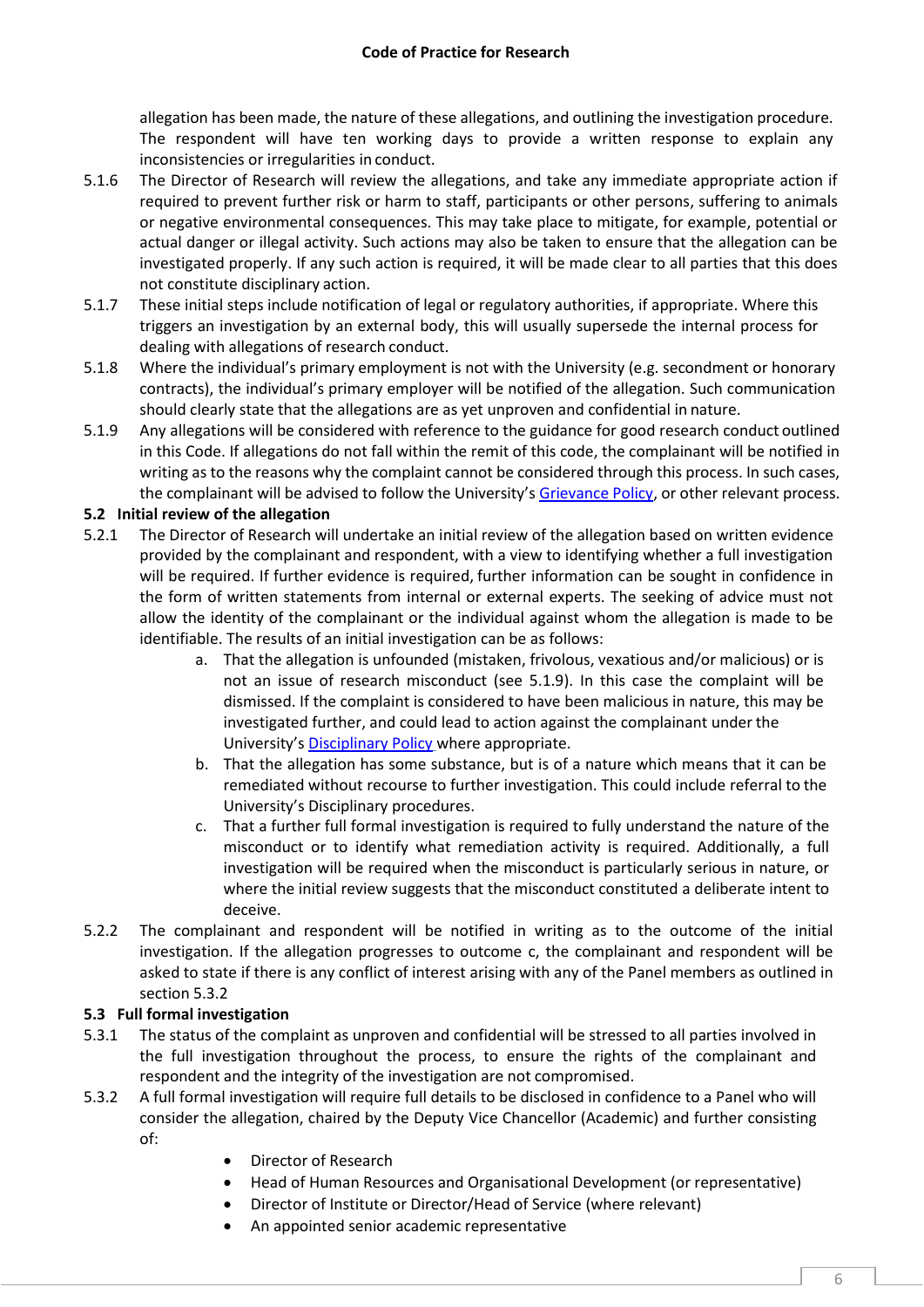# **Code of Practice for Research**

- The Director of Finance and Resources will also be included on the investigation panel where the allegation includes an element of financial misconduct
- 5.3.3 Details disclosed will include the name of the complainant, the respondent and all written records relating to the complaint. Details should also be shared regarding all sources of internal and external funding, all internal and external collaborators and any other relevant details of the research in question.
- 5.3.4 Once a formal investigation is initiated, the respondent will be invited to attend a confidential meeting to formally notify them of the allegation. Whilst not disciplinary in nature, this meeting will be conducted in line with the formal disciplinary procedure outlined in the University's Disciplinary [Policy](https://unicumbriaac.sharepoint.com/sites/CL/CorporateLibrary/Disciplinary%20Policy.pdf) to provide the respondent rights to be kept informed and to be accompanied.
- 5.3.5 The investigation, led by the Deputy Vice Chancellor (Academic), will consider the contractual status of the individual, including those relating to contracts from research funders or sponsorship organisations, or in the form of partnership agreements or memoranda of understanding. If required, relevant organisations will be contacted to inform them of the investigation.
- 5.3.6 The Panel will conduct interviews with the respondent and complainant.
- 5.3.7 The Panel will draft report detailing the findings of the investigation, which will be sent to the complainant and respondent. The contents of the report can only be modified based on issues of factual accuracy based on comments from the complainant or respondent.
- 5.3.8 The Deputy Vice Chancellor (Academic) may seek advice from the UK Research Integrity Office to inform the investigation.
- 5.3.9 The standard of proof used by the Investigation Panel is that of "on the balance of probabilities". The Panel will determine whether the allegation is:
	- a) Upheld in full
	- b) Upheld in part
	- c) Not upheld
- 5.3.10 Should any evidence of misconduct be brought to light during the course of the Formal Investigation that suggests further, distinct, instances of misconduct in research by the Respondent, unconnected to the allegations under investigation; or misconduct in research by another person or persons, the investigation Panel will submit a written statement on these along with any related evidence to the Director of Research for further consideration under thisprocess.
- 5.3.11 The Panel will take no longer than 30 working days to consider an allegation.
- 5.3.12 The Panel will have responsibility for determining the next steps following conclusion of the investigation where an allegation of misconduct was upheld in part or in full. These may include:
	- a) Decisions on whether the misconduct should be dealt with through the Disciplinary Policy or other means.
	- b) recommendations in relation to any matters relating to any other misconduct identified during the investigation; and
	- c) recommendations to address any procedural matters that the investigation has brought to light within the University, relevant partner organisations and/or funding bodies.
- 5.3.13 Outcomes will be notified to the complainant, respondent and any other relevant stakeholders including funders, research partners, professional bodies as appropriate and as soon as possible after the completion of the investigation.

# **6 Review of the Code of Practice**

This Code of Practice in its revised form as dated below shall be reviewed one year following adoption and again at regular intervals thereafter as determined at the time of each review. This will allow for the Code of Practice to reflect appropriately any changes in institutional or external circumstances as may affect the efficient operation of the Code.

**Revised: August 2014; Updated January 2017; Updated September 2020 Date for Subsequent Review: September 2021**